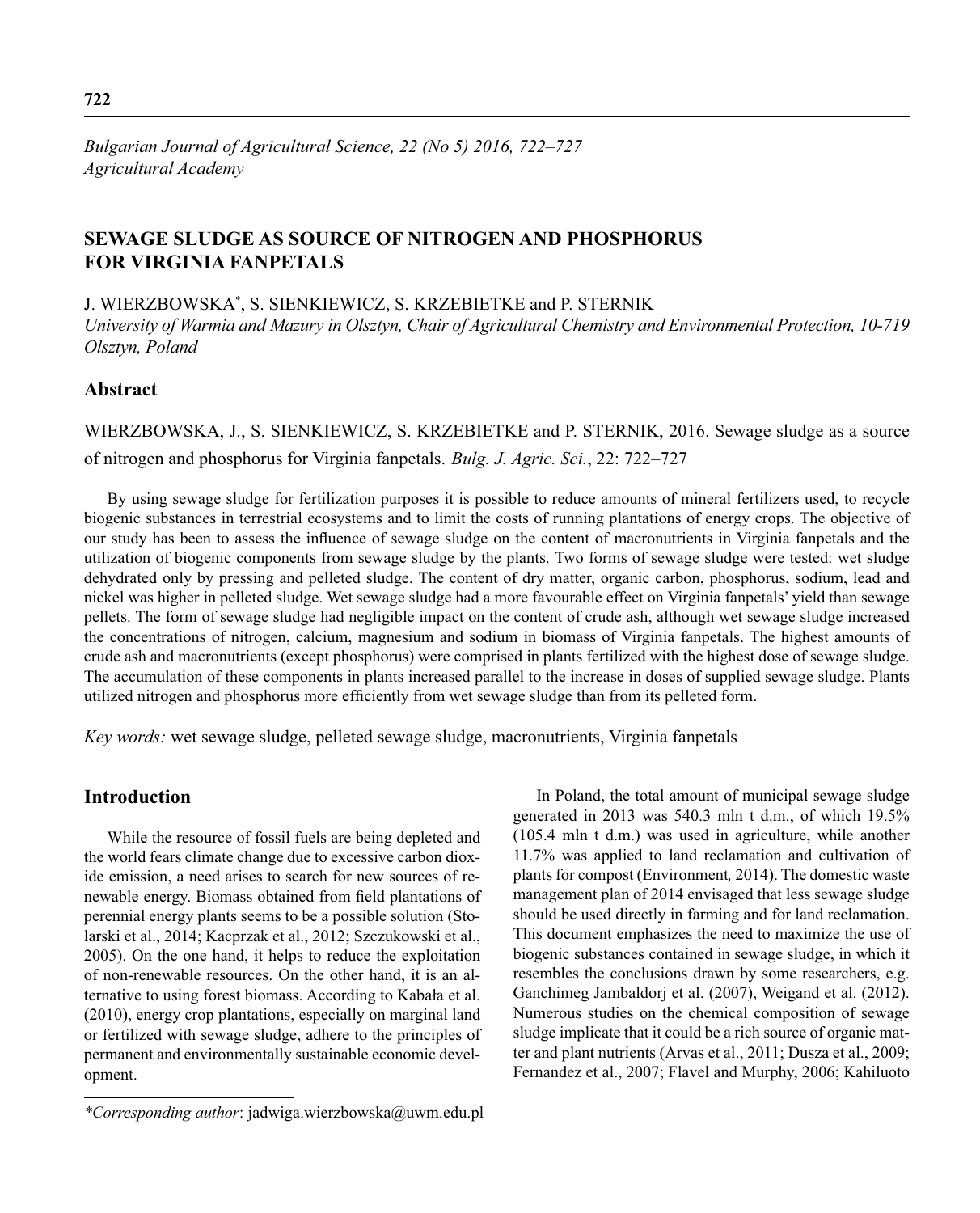et al., 2015, Mtshali et al., 2014; Sądej et al., 2007; Wang et al., 2005; Wei and Liu, 2005). However, prior to any application of sewagle sludge in the natural environment, the substance must be stablized and prepared through biological, chemical, thermal or other type of processing, so as to reduce its tendency towards putrefication and to eliminate any risk to the environment or to human health (Bień et al., 2011). The use of sewage sludge for fertilization limits the consumption of mineral fertilizers and returns biogenic elements to terrestrial ecosystems. Another advantage is the lower cost of running energy crops plantations (Stolarski et al., 2014; Petersen, 2003).

The objective of this study has been to determine the effect of sewage sludge on yields and content of macronutrients in aeraial biomass of Virginia fanpetals.

#### **Materials and Methods**

The research was based on two one-year, two-factor pot experiments with four replications (Table 1). Pots were filled with 10 kg of substrate of the texture of light loamy sand. The substrate had a slightly acid reaction ( $pH_{\text{KCl}}$ = 5.6), moderate abundance of available phosphprus (63.2 mg P/kg), high potassium (125.5 mg K/kg) and moderate magnesium (62.0 mg Mg/kg). Plants absorbed nitrogen and phosphorus from wet and pelleted sewage sludge produced at the Łyna Wastewater Treatment Plant, while being supplied potassium in the form of mineral fertilizer (potassium chloride). For comparison, Virgnia fanpetals plants grown without fertilization were taken.

## **Table 1 Design of experiment**

| Rate of             | Pelleted sewage sludge |      |      | Wet sewage sludge |      |      |
|---------------------|------------------------|------|------|-------------------|------|------|
| sludge              | N                      | D    |      | N                 |      |      |
|                     | g per pot              |      |      |                   |      |      |
| Control             | 0.00                   | 0.00 | 0.00 | 0.00              | 0.00 | 0.00 |
| N1                  | 0.50                   | 0.28 | 0.50 | 0.50              | 0.25 | 0.50 |
| $\overline{\rm N2}$ | 1.00                   | 0.56 | 1.00 | 1.00              | 0.50 | 1.00 |
| N <sub>3</sub>      | 1.50                   | 0.84 | 1.50 | 1.50              | 0.75 | 1.50 |

Two types of sewage sludge were tested in our experiments: wet sewage sludge passed through a press to remove extra moisture and pelleted sludge (Table 2). The content of dry matter, organic carbon, phosphorus, sodium, lead and nickel was higher in pelleted sludge, while the other analyzed elements were more abundant in wet sludge. The content of trace elements in both forms of sewage sludge was lower than the allowable amounts of heavy metals specified

in the Regulation of the Minister for the Natural Enviornment of 13 July 2010, permitting use of municipal sewage sludge in agriculture.

| Table 2                                      |  |
|----------------------------------------------|--|
| <b>Chemical composition of sewage sludge</b> |  |

| Specification      | Units         | Sewage sludge |         |
|--------------------|---------------|---------------|---------|
|                    |               | pelleted      | wet     |
| Dry matter content | $\frac{0}{0}$ | 89.45         | 20.10   |
| C org.             | $g/kg$ d.m.   | 31.42         | 25.82   |
| N                  | $g/kg$ d.m.   | 61.69         | 63.88   |
| P                  | $g/kg$ d.m.   | 34.70         | 31.84   |
| Na                 | $g/kg$ d.m.   | 0.644         | 0.291   |
| Ca                 | $g/kg$ d.m.   | 57.56         | 60.66   |
| Mg                 | $g/kg$ d.m.   | 22.56         | 26.65   |
| Pb                 | $mg/kg$ d.m.  | 36.60         | 34.35   |
| C <sub>d</sub>     | mg/kg d.m.    | 1.26          | 1.25    |
| Hg                 | $mg/kg$ d.m.  | 1.37          | 2.04    |
| Ni                 | mg/kg d.m.    | 45.14         | 37.40   |
| Zn                 | mg/kg d.m.    | 1114.00       | 1491.17 |
| Cu                 | $mg/kg$ d.m.  | 223.04        | 331.33  |
| Cr                 | mg/kg d.m     | 89.10         | 99.37   |

The test plant was Virginia fanpetals, also known as Virgina mallow, grown from root cuttings. After harvest, the plants were weighed, dried and ground. The plant material was digested in concentrated sulphuric (VI) acid with hydrogen dioxide as an oxidant, and afterwards submitted to the following analyses: nitrogen – colorimetrically by the hypochlorite method, phosphorus – colorimetrically by the vanadium-molybdene method, potassium, calcium and sodium – by the atomic emission spectrometric method and magnesium – by the atomic absorption spectrophotometric method. The content of crude ash was assessed by the weight method, having ashed the plant material in a muffle furnace at the temperature of about 550°C.

The results were processed statistically by analysis of variance (supported by Statistica 10) and differences between means were compared by the Tukey's test at the significance level of  $p = 0.01$ .

#### **Results and Discussion**

Depending on the form of sewage sludge and level of fertilization, the yield of aerial biomass produced by Virginia fanpetals ranged from 20.15 to 53.95 g /pot d.m. (Figure. 1). More biomass was obtained from the pots fertilized with wet sludge (on average 37.62 g/pot d.m.) than with pelleted sludge (on average 32.79 g/pot d.m.). The yield of Virginia fanpetals nourished with wet sewage sludge increased as the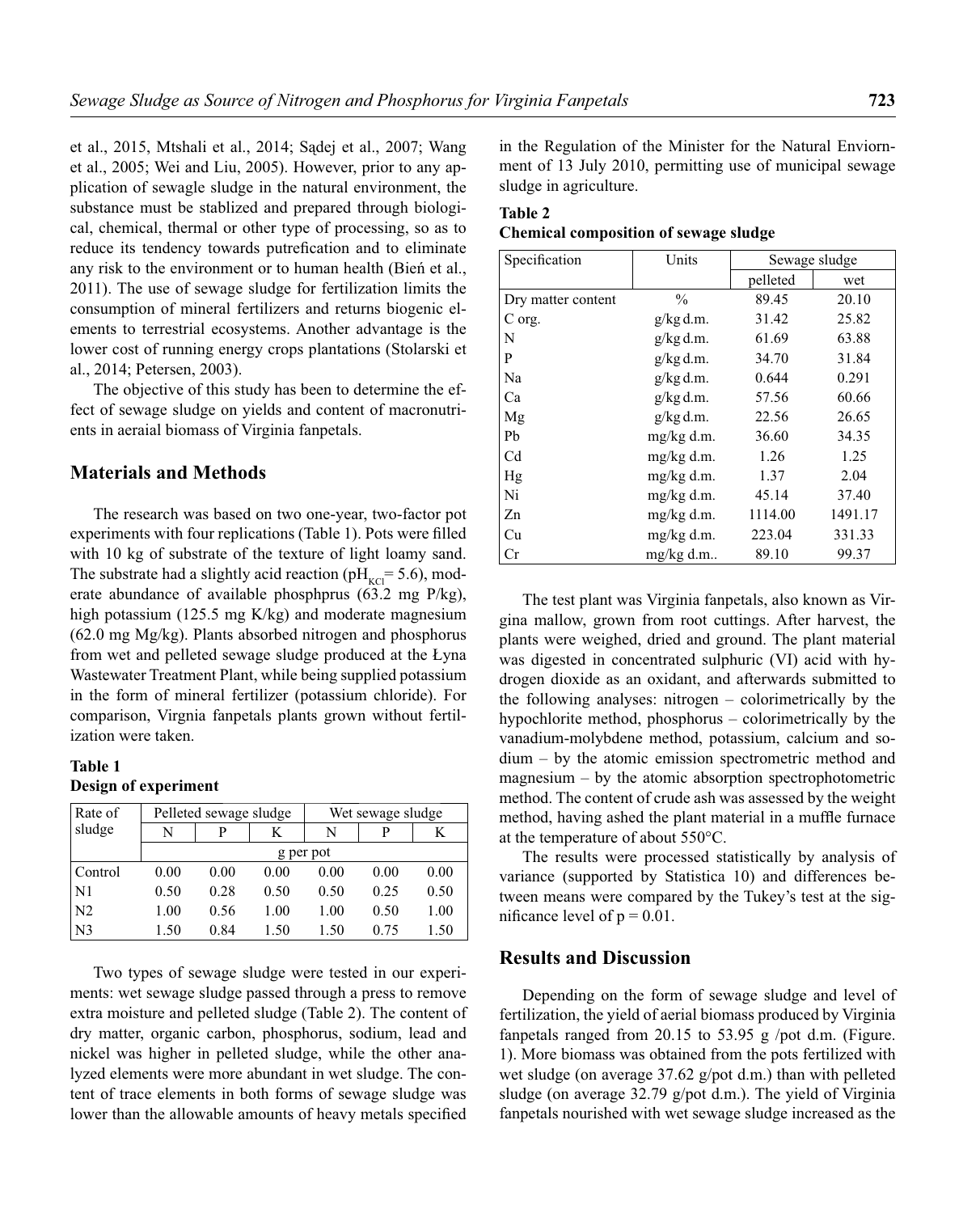

 $(means \pm confidence interval)$ 

sludge dose was raised, whereas among the treatments with pelleted sludge, the highest biomass was produced by Virginia fanpetals fertilized with the N2 dose.

Kalembasa and Wiśniewska (2006) report that mineral fertilization significantly differentiates the biomass yield of Virginia mallow. Sewage sludge applied in a dose equivalent to 100 kg N/ha increased the biomass yield of prairie cordgrass by 22% compared with the control (Helios et al., 2014). Chen et al. (2002) contend that composted sewage sludge is a valuable fertilizer to nourish grassland. Relative to the control, the yield of *Zoysia japonica* doubled after an applications of 45 t d.m./ha of compost produced from sewage sludge.

The content of crude ash in Virginia fanpetals ranged within 65.00–87.25 g/kg d.m. (Table 3). The form of sewage sludge did not affect it, but the medium and highest doses significantly increased the biomass content of crude ash. Among the macronutrients determined in biomass of Virginia fanpetals, the highest concentrations were achieved by potassium (19.94–30.48 g/ kg d.m.), calcium (12.48–24.88 g/kg d.m.) and nitrogen (8.94– 14.15 g/kg d.m.). Except for potassium, significantly higher quantities of macronutrients were determined in Virginia fanpetals fertilized with wet sewage sludge, but it was only the content of sodium and magnesium that was increased by a higher level of fertilization. Meanwhile, the highest concentration of phosphorus was found in control plants. Changes in the content of the other elements were less consistent.

Higher doses of sewage sludge did not affect the content of crude ash and macronutrients in aerial biomass of prairie cordgrass (Helios et al., 2014). In contrast, Ahmed et al. (2010) reported an increase in the yield and a higher concentration of nitrogen in barley as a result of fertilization with sewage sludge. According to Keskin et al. (2010), sewage sludge raised the content of nitrogen and potassium in awn-

#### **Table 3**

**Content of crude ash and macronutrients in aerial biomass of Virginia fanpetals** 

| Specification          | Crude ash | N     | $\mathbf{P}$ | K         | Na    | Ca    | Mg   |  |
|------------------------|-----------|-------|--------------|-----------|-------|-------|------|--|
|                        |           |       |              | g/kg d.m. |       |       |      |  |
| Pelleted sewage sludge |           |       |              |           |       |       |      |  |
| Control                | 69.50     | 9.12  | 2.99         | 29.25     | 0.223 | 19.55 | 2.63 |  |
| N1                     | 65.00     | 7.41  | 2.53         | 25.29     | 0.221 | 12.48 | 2.79 |  |
| N <sub>2</sub>         | 85.50     | 9.17  | 2.06         | 19.94     | 0.232 | 12.48 | 2.87 |  |
| N <sub>3</sub>         | 86.50     | 8.94  | 1.72         | 30.48     | 0.270 | 16.13 | 3.19 |  |
| Mean                   | 76.62     | 8.66  | 2.32         | 26.24     | 0.237 | 15.16 | 2.87 |  |
| Wet sewage sludge      |           |       |              |           |       |       |      |  |
| Control                | 69.50     | 9.41  | 2.99         | 27.31     | 0.221 | 18.27 | 2.64 |  |
| N1                     | 69.50     | 10.58 | 2.54         | 23.75     | 0.298 | 18.61 | 3.53 |  |
| N2                     | 85.00     | 9.74  | 2.50         | 28.28     | 0.409 | 18.89 | 3.75 |  |
| N <sub>3</sub>         | 87.25     | 14.15 | 2.84         | 28.59     | 0.479 | 24.88 | 4.42 |  |
| Mean                   | 77.81     | 10.97 | 2.72         | 26.98     | 0.352 | 20.16 | 3.58 |  |
| Mean for dose          |           |       |              |           |       |       |      |  |
| Control                | 69.50     | 9.27  | 2.99         | 28.28     | 0.222 | 18.91 | 2.63 |  |
| N1                     | 67.25     | 9.00  | 2.53         | 24.52     | 0.259 | 15.54 | 3.16 |  |
| N2                     | 85.25     | 9.46  | 2.28         | 24.11     | 0.321 | 15.69 | 3.31 |  |
| N <sub>3</sub>         | 86.87     | 11.55 | 2.28         | 29.53     | 0.375 | 20.51 | 3.81 |  |
| $HSD_{0.01}F$          |           | 0.74  | 0.14         |           | 0.034 | 2.32  | 0.52 |  |
| ${\bf D}$              | 11.17     | 1.28  | 0.24         | 3.63      | 0.058 | 4.02  | 0.89 |  |
| FxD                    |           | 2.08  | 0.40         | 5.90      | 0.095 | 6.54  |      |  |

 $F$  – form of sewage sludge. D – dose of sewage sludge.  $FxD$  – interaction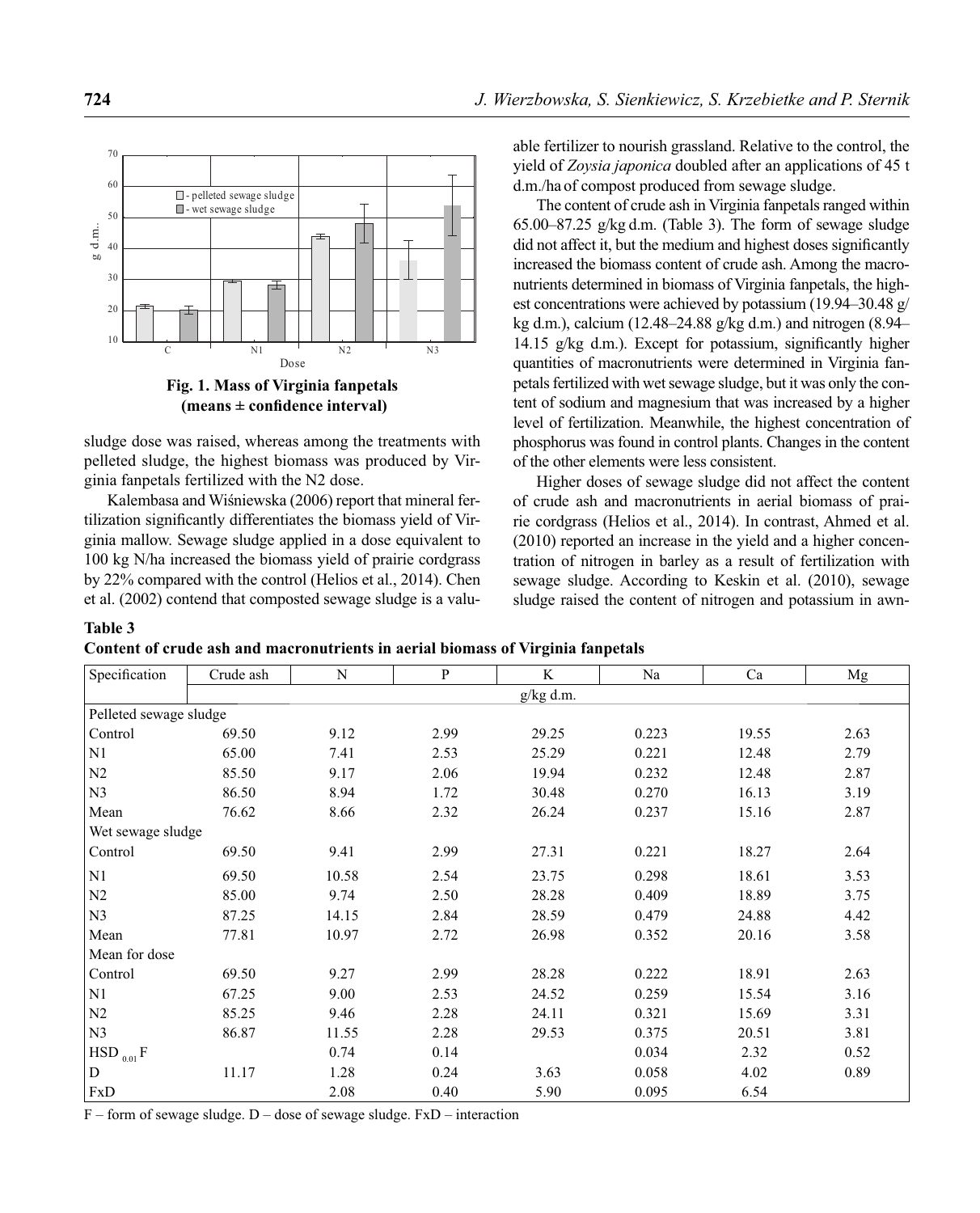less brome (*Bromus inermis* Leyss.), but had no effect on the concentrations of phosphorus, calcium and magnesium in this crop. In a study conducted by Kalembasa (2006), the content of crude ash in aerial biomass of Virginia fanpetals was 59.5 g/kg, including 16.0 g/kg of true ash, while the dominant elements in the ash were calcium and potassium. The content of nitrogen increased under the influence of doses of nitrogen and the interaction with PK fertilization. Nitrogen doses caused a significant increase of the P and K content in the biomass of *Virginia mallow* (Kalembasa and Wiśniewska, 2006). Krzywy-Gawrońska (2012) demonstrated more P, Mg and S in biomass of Virginia fanpetals from treatments with municipal sewage sludge, with or without a supplement of brown coal ash, than from treatments fertilized with calcium carbonate or coal ash with high calcium content.

When analyzing the distribution of macronutrients in Virginia fanpetals, Szyszlak-Bargłowicz (2014) found the highest N, P, K, Ca, Mg content in leaves and the lowest – in roots. She also asserted that the applied fertilization had no significant effect on concentrations of most of the discussed elements in biomass of this plant. An exception was the content of calcium in leaves of Virginia fanpetals, which increased after a small dose of NPK had been applied. Finally, the cited researcher determined that nitrogen had not accumulated in leaves or stems of Virginia fanpetals, whereas the content of potassium and calcium in leaves was several-fold lower than recommended for trouble-free use of this energy crop.

Because of the higher yield and larger content of macronutrients in aerial parts, Virginia fanpetals fertilized with wet sewage sludge took up significantly more macronutrients (Table 4). The accumulation of these elements in plants was also significantly enhanced by the higher doses of sewage sludge. Most macronutrients were absorbed by Virginia fanpetals plants nourished with the highest dose of wet sewage sludge. Compared to the control, the plants in that treatment absorbed 4-fold more nitrogen and magnesium, 2- to 3-fold more phosphorus, potassium and calcium and over 6-fold more sodium.

Krzywy-Gawrońska (2012) suggested that the uptake of nutrients depended primarily on the yield of Virginia fanpetals and less so on its content of individual macronutrients. Rapid growth of plants entails their considerably larger demand for water and nutrients, as a result of which Virginia fanpetals can be useful in biological wastewater treatment. Amounts of biogenic components removed with stems of Virgina fanpetals can be as high as 270 kg N/ha and 74.3

#### **Table 4**

**Accumulation of macronutrients in aerial biomass of Virginia fanpetals**

|                        |       |                   |      |       | Mg     |  |  |  |
|------------------------|-------|-------------------|------|-------|--------|--|--|--|
| $mg$ pot               |       |                   |      |       |        |  |  |  |
| Pelleted sewage sludge |       |                   |      |       |        |  |  |  |
| 187.2                  | 67.0  | 616.6             | 5.0  | 377.7 | 54.2   |  |  |  |
| 247.9                  | 78.8  | 736.5             | 6.4  | 371.7 | 81.9   |  |  |  |
| 394.3                  | 95.7  | 926.8             | 9.9  | 552.1 | 140.2  |  |  |  |
| 353.4                  | 59.7  | 1034.4            | 13.4 | 537.2 | 132.5  |  |  |  |
| 295.7                  | 75.3  | 828.6             | 8.7  | 459.7 | 102.2  |  |  |  |
|                        |       | Wet sewage sludge |      |       |        |  |  |  |
| 173.0                  | 64.2  | 589.4             | 4.5  | 369.4 | 50.5   |  |  |  |
| 279.6                  | 71.0  | 688.8             | 8.4  | 516.3 | 99.2   |  |  |  |
| 528.0                  | 109.4 | 1290.2            | 19.6 | 782.9 | 178.3  |  |  |  |
| 708.9                  | 162.9 | 1774.8            | 28.0 | 952.7 | 238.9  |  |  |  |
| 422.4                  | 101.9 | 1085.8            | 15.1 | 655.3 | 141.7  |  |  |  |
| Mean for dose          |       |                   |      |       |        |  |  |  |
| 180.1                  | 65.6  | 603.0             | 4.7  | 373.5 | 52.4   |  |  |  |
| 263.8                  | 74.9  | 712.6             | 7.4  | 444.0 | 90.5   |  |  |  |
| 461.1                  | 102.6 | 1108.5            | 14.8 | 667.5 | 159.2  |  |  |  |
| 531.1                  | 111.3 | 1404.6            | 20.7 | 745.0 | 185.7  |  |  |  |
| 37.52                  | 8.25  | 60.50             | 2.19 | 2.19  | 63.22  |  |  |  |
| 64.94                  | 14.27 | 104.70            | 3.79 | 3.79  | 109.41 |  |  |  |
| 105.66                 | 23.22 | 170.35            | 6.16 | 6.16  | 178.03 |  |  |  |
|                        | N     | P                 | K    | Na    | Ca     |  |  |  |

 $F$  – form of sewage sludge. D – dose of sewage sludge. FxD – interaction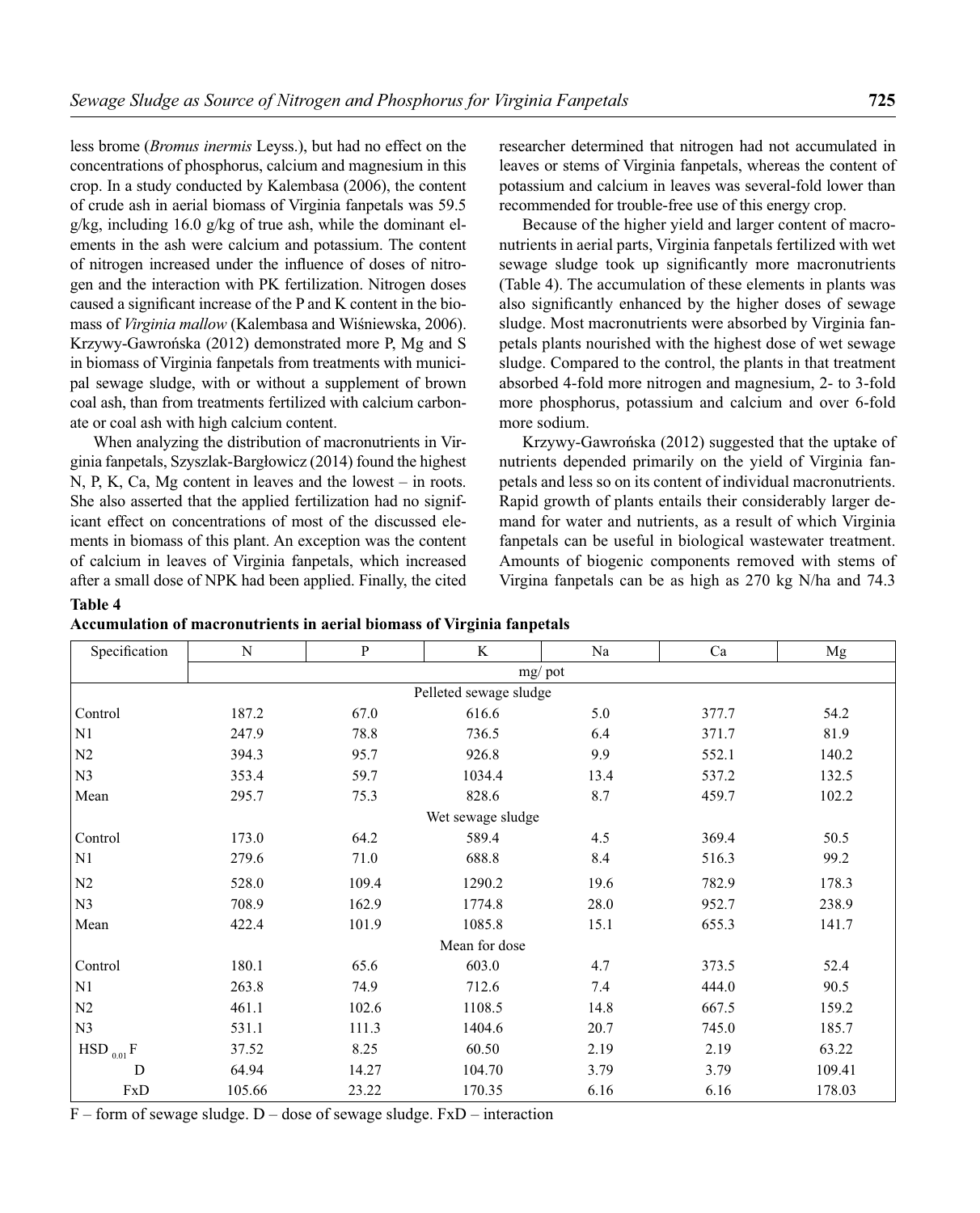kg P/ha annually. The quantity of nitrogen and phosphorus taken up by the yield of plants depends on the dose of these elements supplied with sewage and is higher as the age and yield of the plants increase. According to Kahiluoto et al. (2015), the assimilability of phosphorus contained in sewage sludge can be superior to that from mineral fertilizers. However, anaerobic fermentation and hygienization of sewage sludge with a high Ca content decrease the phytoavailability of this element. Ahmed et al. (2010) implicate that sewage sludge is a very poor source of phosphorus because of iron and aluminium which are used in the process of sewage treatment. Consequently, the microbiological mineralization of organic compounds of phosphorus has a very weak impact on the assimilability of this element by plants. It was concluded that changes in physicochemical conditions of wastewater treatment lead to alterations in the content of phosphorus forms in sewage sludge (Bezak-Mazur et al., 2014).

The form of sewage sludge tested in our experiment determined the degree to which major biogenic components were utilized by the aerial biomass produced by Virginia fanpetals (Figure 2). Plants were able to uptake nitrogen and phosphorus more efficiently from wet sludge  $(21.3-35.7\%)$ and 2.7–13.2%, respectively) than from pelleted sludge (12.1–20.7% and 0.9–5.1%). When wet sludge was used, the absorption of these elements increased under the influence of higher doses of sludge. Contrary to that, the highest utilization of the elements from pelleted sludge as well as the highest yield was obtained from the N2 treatment.

Strzelczyk (2013) determined that Virginia fanpetals watered with communal sewage from rural areas could utilize 2.9–13.4% of the nitrogen and 5.8–15.0% of the phosphorus it contained. The utilization of nutrients improved in the second year of the study, owing to a higher yield of aerial biomass. The relatively low utilization of biogenic component



**Fig. 2. Utilization of nitrogen and phosphorus** the highest tested dose of sewage sludge. **from sewage sludge**

was caused by the large doses of sewage applied and, on the other hand, by the fact that biomass of Virgina fanpetals harvested in late autumn consisted mainly of stems (leaves had shed before). Petersen (2003) claims that fertilizer value of sewage sludge, with respect to nitrogen, is similar to that of farmyard manure. Yoshida et al. (2015) state that stabilization of sewage sludge, prior to its incorporation into soil, largely reduced the mineralization process of organic matter it contains as well as the emission of greenhouse gases. It also shortens the period of immobilization of nitrogen compounds, which improves the fertilizer value of sewage sludge.

New legal regulations evidently restrict the possibility of sewage sludge depositing on municipal landfills. A possible solution, especially for small and medium size wastewater treatment plants, could be to recycle sewage sludge by composting. Gusiatin and Kulikowska (2012) found out that mature compost contained mineral nitrogen predominantly in the form of nitrate nitrogen, which is easily available to plants, and the  $N-NH_4/N-NO_3$  ratio was determined to oscillate around 0.07. According to Chen et al. (2002), sewage sludge compost applied in an amount up to 45 t d.m./ha increased the soil content of organic matter, total phosphorus and the pool of phyto available nitrogen, while leaving underground waters unpolluted with  $N-NO_3$ .

Korboulewsky et al. (2002) believe that sewage sludge introduced to soil should be dosed according to the soil richness and plant demand for phosphorus because long-lasting application of unbalanced doses of this waste can lead to excessive accumulation of phosphorus in soil and increases the risk of its leaching. Contrary to that, the risk of nitrogen leaching is relatively small because of its substantial uptake by plants. Su et al. (2007) claim that soils are well capable of retaining phosphorus and that even repeated applications of standard doses of sewage sludge, for example to fertilize sandy forest soil, create a minimal risk of P losses due to leaching.

### **Conslusions**

Wet sewage sludge had a more favourable effect on yields produced by Virginia fanpetals than pelleted sludge.

The form of sewage sludge did not affect the content of crude ash, but wet sewage sludge raised the concentrations of nitrogen, phosphorus, calcium, magnesium and sodium in biomass of Virginia fanpetals.

The highest levels of crude ash and macronutrients (except phosphorus) were determined in plants fertilized with